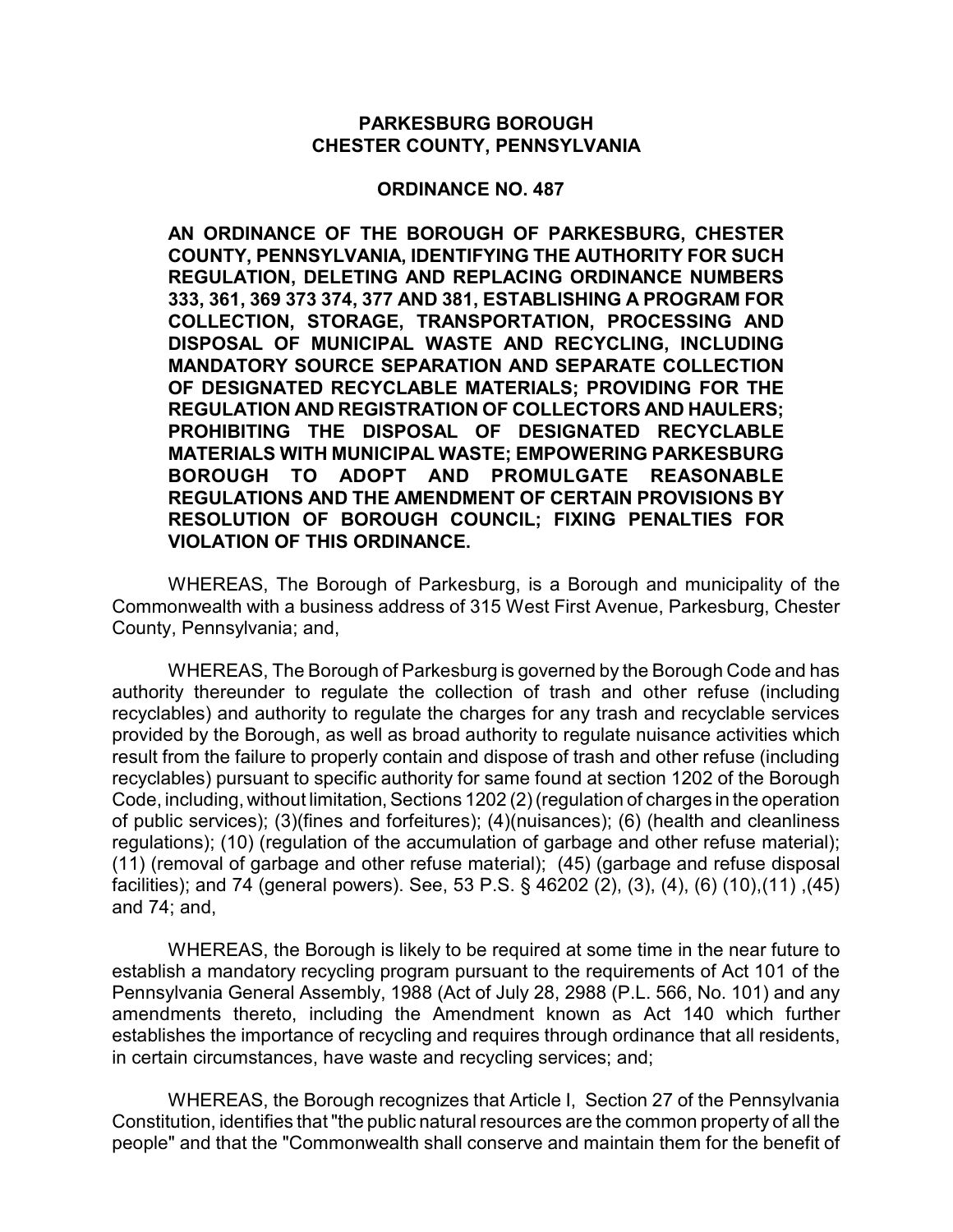all the people." and pursuant to such authority, the Borough wishes to protect the environment through mandatory recycling as the Borough believes that mandatory recycling will reduce the amount of waste disposed of in the landfill, thereby leaving more room for more appropriate waste products and

benefiting the environment, and that mandatory recycling will preserve and provide steel, aluminum, glass, plastics and other such products for the benefit of the consuming public.

NOW THEREFORE, in consideration of the authority recited herein and other authority available to the Borough under the Borough Code and applicable statutory authority, be it ORDAINED AND ENACTED and it is hereby ordained and enacted by the council of the Borough as follows:

# **PART I - GENERAL**

#### **1. SCOPE**

This Ordinance shall govern and control all aspects of the collection, storage, transportation, processing, and disposal of municipal waste, and recycling, in the Borough of Parkesburg. It identifies and contains regulations applicable to haulers of municipal waste, collectors of recyclables, individuals, commercial, municipal, and institutional establishments, and community activities.

#### **2. PURPOSE**

This Ordinance is being enacted in order to establish a program for the collection, storage, transportation, processing and disposal of municipal waste, to implement a recycling program, including mandatory source separation and separate collection of designated recyclable materials, in order to return valuable materials to productive use, to conserve energy, and to protect capacity at municipal waste processing and disposal facilities.

#### **3. DEFINITIONS**

As used in this Ordinance, the following terms shall have the meaning indicated:

A. "Agent" - one who performs an act for his immediate family or for another person gratuitously (without any form of monetary or material compensation therefore).

- B. "Aluminum Cans"- empty, all-aluminum beverage and food containers.
- C. "Applicant" a person desirous of being registered as a hauler.

D. "Authorized Collector" - a registered hauler (as defined herein); or a person who, being so authorized by the terms of this Ordinance, removes municipal waste or recyclables from his own premises, as owner of the building or commercial, municipal or institutional establishment or community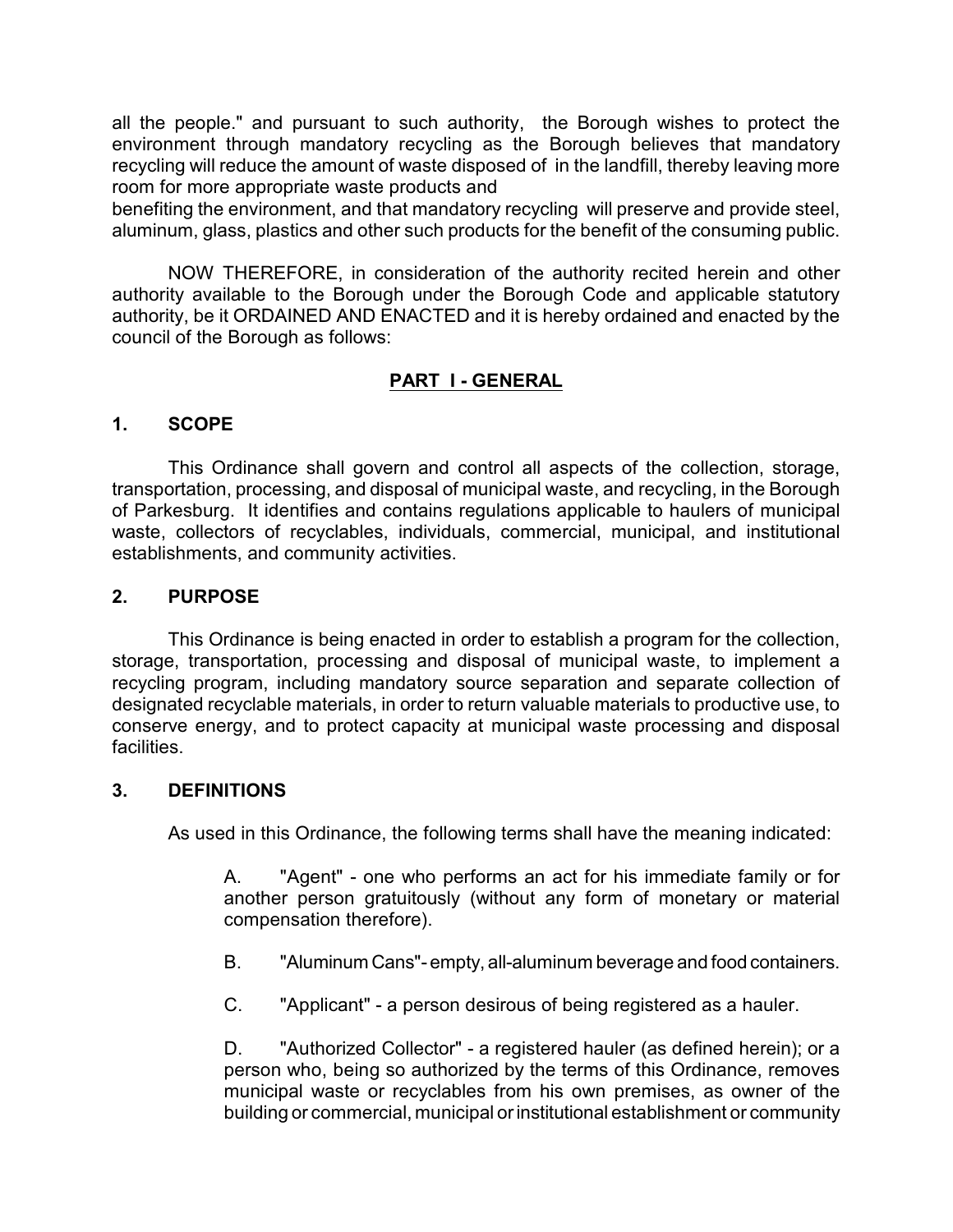activity conducted therein, or as an agent (as defined herein) of another person.

E. "Bi-metallic Cans" - empty food or beverage containers consisting of both steel and aluminum.

F. "Borough" - Borough of Parkesburg, Chester County, Pennsylvania.

G. "Composting" - The process by which organic solid waste is biologically decomposed under controlled anaerobic or aerobic conditions to yield a humus-like product.

H. "Composting Facility" - A facility using land for processing of municipal waste by composting of vegetative material, including leaves, garden residue and chipped shrubbery and tree trimmings and similar material.

I. "Collector" - a general term referring to any person who collects, for removal from premises, municipal waste or recyclables.

J. "Commercial" - of or pertaining to any wholesale, retail, industrial, manufacturing, transportation, or financial or professional service or office enterprise, business, or establishment.

K. "Community Activity" - an activity or event sponsored or organized by a public or private nonprofit organization for recreational, educational, cultural, or civic purposes, which may be attended by members of the public, whether or not an entrance or participation fee is charged therefore.

L. "Corrugated Paper" - structural paper material with an inner core shaped in rigid parallel furrows and ridges, of the type normally used to make packaging cartons and boxes.

M. "Curbside Collection" - a method of collection of residentially generated municipal waste and recyclables by which the owners or occupants of certain residential properties may dispose of their recyclables by placing them at curbside, at times designated by registered authorized collectors, for collection and removal by an authorized collector thereof for delivery to a recycling center.

N. "Disposal" - the incineration, disposition, injection, dumping, spilling, leaking, or placing of municipal waste into or on the land or water in a manner such that the municipal waste or a constituent thereof enters the environment, is emitted into the air, or is discharged to the waters of the Commonwealth of Pennsylvania.

O. "Disposal Area" - any site, location, area, building, structure, transfer station, or premises to be used for municipal waste disposal.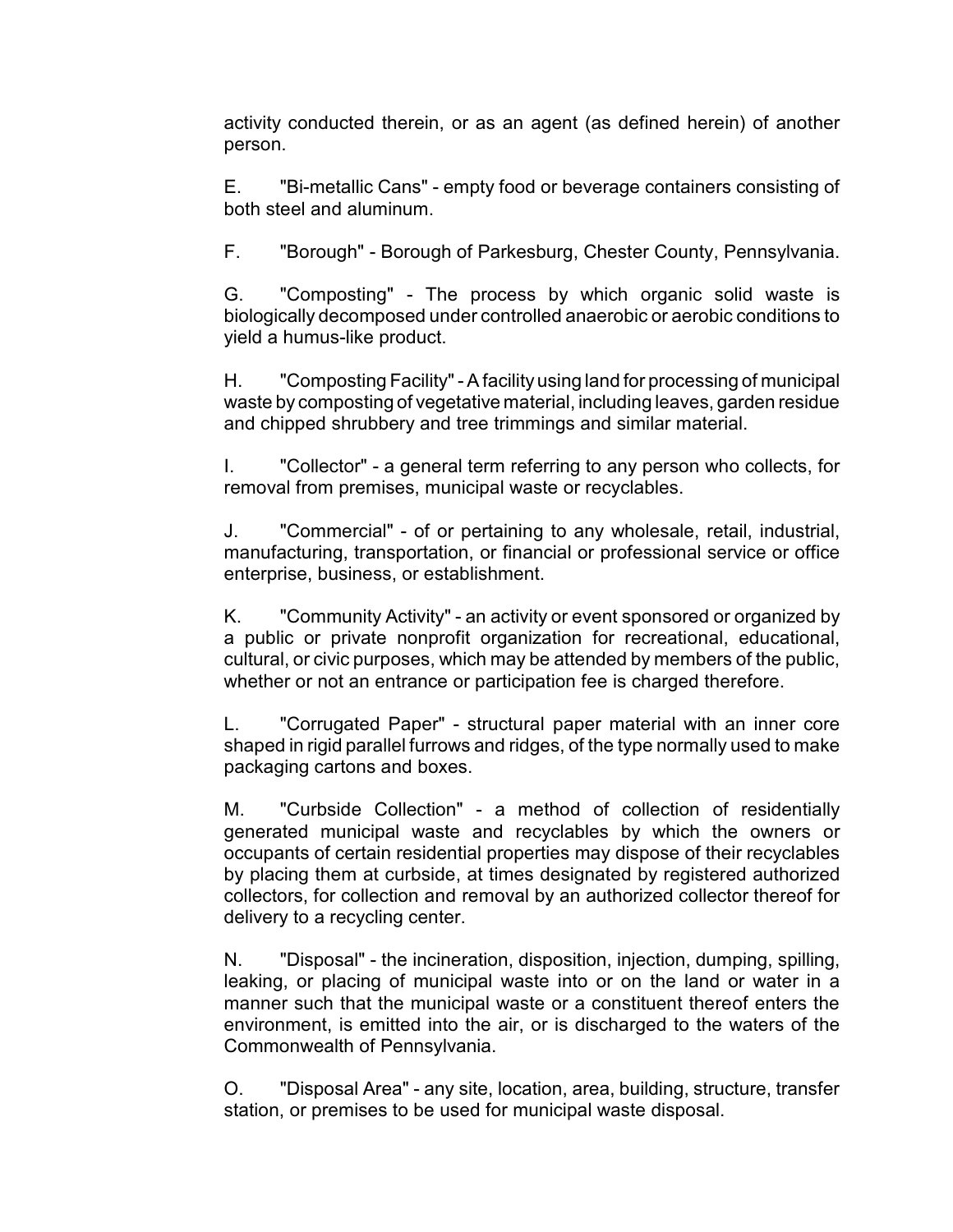P. "Garbage" - all putrescible animal and vegetable matter resulting from the handling, preparation, cooking and consumption of food.

Q. "Glass Containers" - all empty food and beverage jars or bottles made from silica or sand, soda ash, and limestone, the product being transparent or translucent (either clear, green or brown), excluding, however, blue glass, flat glass, plate, glass commonly known as "windowglass", automotive glass, and ceramic and porcelain products.

R. "Grass Clippings" - grass collected as a result of lawn mowing.

S. "High-Grade Office Paper" - any white paper other than newsprint, magazines, or other chemically coated paper or corrugated paper, of the type commonly used for letter-writing stationery, note paper, plain paper photocopying machines, computer printers, and other general-purpose paper, whether or not any printed or written matter is contained thereon.

T. "Institutional" of or pertaining to any establishment engaged in service to persons including, but not limited to, hospitals, nursing homes, orphanages, schools, universities, churches, and social or fraternal societies and organizations.

U. "Landlord" - the owner of residential property or such owner's authorized agent.

V. "Leaf Waste" - leaves and residue thereof.

W. "Magazines" - printed matter, also known as "periodicals", containing miscellaneous written prices published at fixed or varying intervals, printed on glossy or chemically coated paper. Expressly excluded are newspapers and all other paper products of any nature whatsoever.

X. "Multi-Family Housing Property" - a type of residential property either under single ownership or organized as a condominium or cooperative form of housing, which contains four or more dwelling units.

Y. "Municipal" - of or pertaining to any office or other property under the control of any branch or arm of the Federal Government of the United States of America, the Commonwealth of Pennsylvania, or any political subdivision of the Commonwealth of Pennsylvania including, but not limited to the Borough of Parkesburg, any counties, cities, Boroughs, and municipal authorities.

Z. "Municipal Waste" - any garbage, refuse, industrial lunchroom or office waste and other material including solid, liquid, semisolid, or contained gaseous material, resulting from operation of residential, municipal commercial, or institutional establishments and from community activities, and any sludge not meeting the definition of "residual or hazardous waste" as defined in the Pennsylvania Solid Waste Management Act from a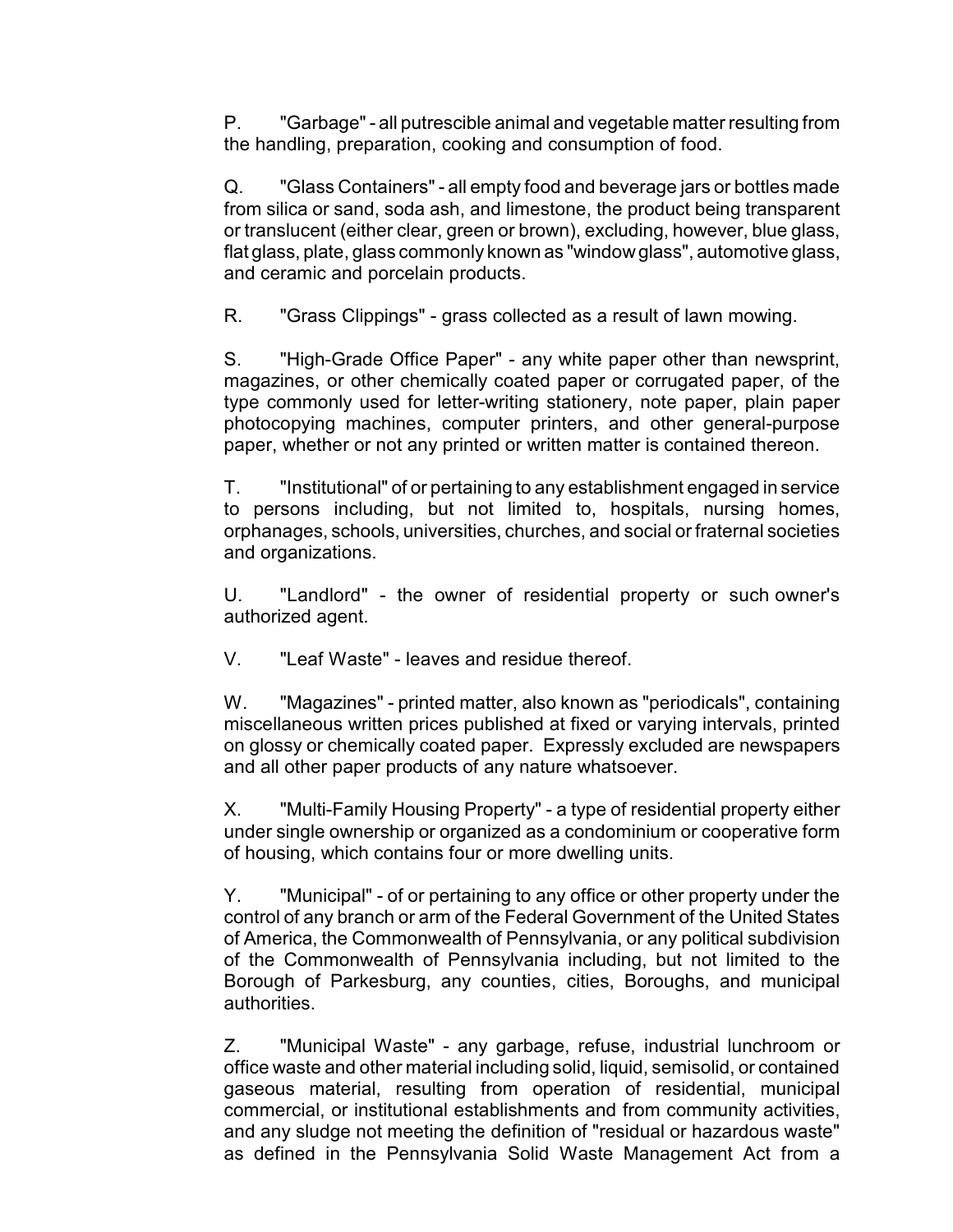municipal, commercial or institutional water supply treatment plant, waste water treatment plant or air pollution control facility. The term does not include source separated recyclable materials.

AA. "Newspaper" - paper of the type commonly referred to as "newsprint" and distributed at fixed or stated intervals, usually daily or weekly, having printed thereon news and opinions and containing advertisements and other matters of public interest. The term "newspaper" expressly excludes magazines, glossy or other chemically coated paper, office paper, and any other paper products of any nature.

BB. "Open Burning" (Fire) - a fire in which any solid waste is burned in the open or in a receptacle other than a furnace or an incinerator permitted by the Pennsylvania Department of Environmental Protection, or Borough Ordinance.

CC. "Person" - any individual, partnership, corporation, association, institution, cooperative enterprise, municipality, municipal authority, Federal Government or agency, State institution or agency, or any other legal entity whatsoever which is recognized by law as the subject of rights and duties. In any provisions of this Ordinance prescribing a fine, imprisonment or penalty, or any combination of the foregoing, the term "person" shall include the officers and directors of any corporation or other legal entity having officers and directors.

DD. "Plastic Containers" - empty plastic food and beverage containers, the specific types of which are PET (soft drink bottles) and HDPE (milk and water jugs, detergent and shampoo bottles) to be designated by resolution of the Borough Council.

EE. "Processing" - any technology used for the purpose of reducing the volume or bulk of municipal waste, or any technology used to convert part or all of such waste materials for off-site reuse. Processing facilities include, but are not limited to transfer stations, composting facilities, and resource recovery facilities.

FF. "Recyclables" - Materials designated as recyclable in this Ordinance, or required by the terms of this Ordinance, any Amendment hereto or designated by Resolution of the Borough to be kept separate from municipal waste and recycled, including leaf waste.

GG. "Recycling" - the collection, separate maintenance, recovery, and sale or reuse of recyclables which would otherwise be disposed of or processed as municipal waste, or the mechanized separation and treatment of municipal waste (other than through combustion) and creation and recovery of reusable materials other than a fuel for the operation of energy.

HH. "Recycling Center" - a facility designed to, and which does, act as a collection center for the processing, storage, and shipment of recyclables.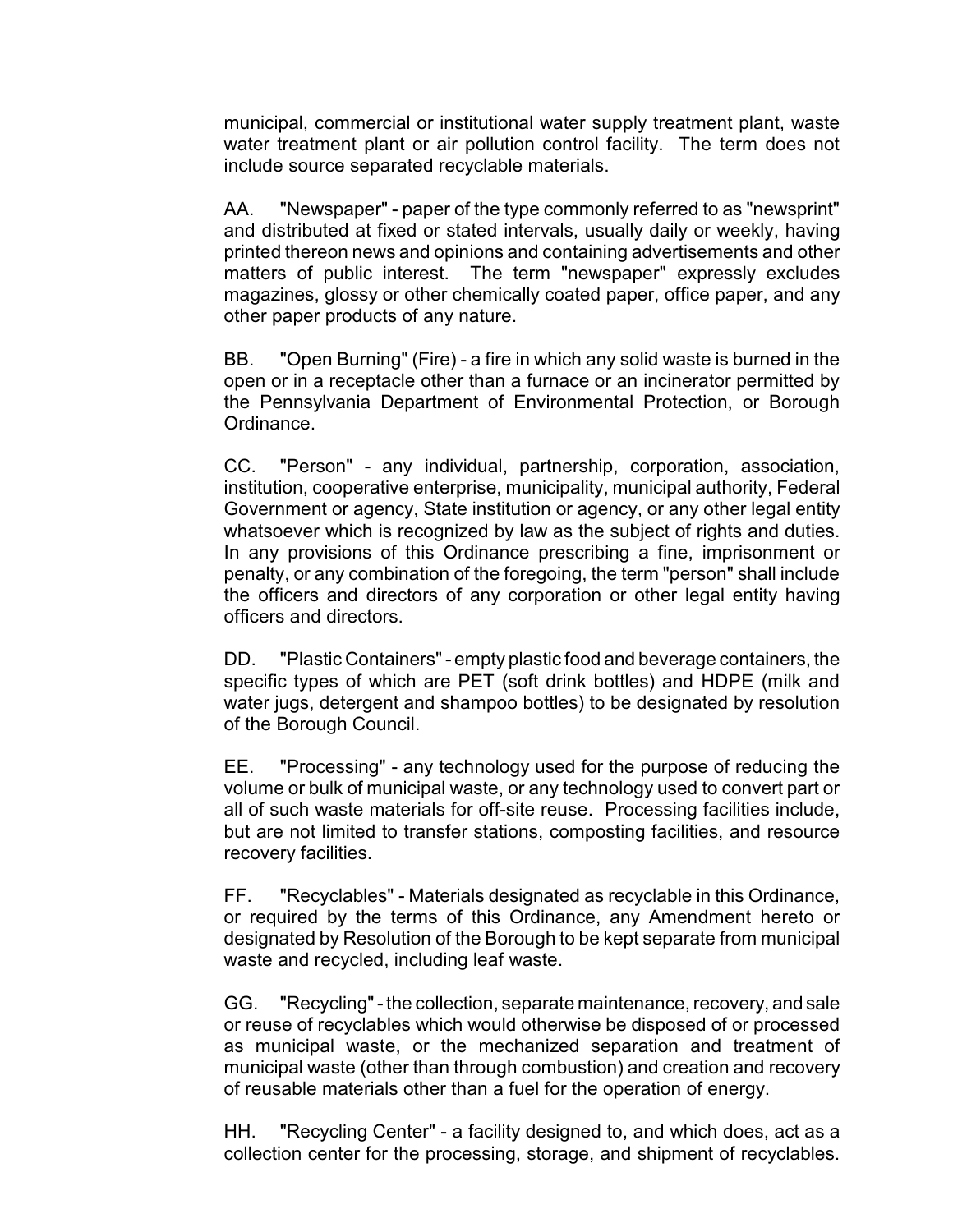The term specifically excludes transfer stations and landfills for solid waste and composting facilities and resource recovery facilities; and specifically excludes charitable organizations that accept recyclables for collection but do not process such recyclables.

II. "Registered Hauler" - a person registered with the Borough of Parkesburg to collect, haul, transport and dispose of municipal waste and recyclables.

JJ. "Residential" - of or pertaining to any dwelling unit used as a place of human habitation and which is not commercial, municipal, institutional, or a community activity. Home occupations incidental to the residential use within a building are considered "residential".

KK. "Rubbish" - solid waste exclusive of garbage, (e.g. non-recyclable glass, metal, paper or plastic) and non-compostable plant material, wood or nonputrescribe solid waste.

LL. "Scrap Metal" - items constructed completely or in part of metal and not acceptable for recycling.

MM. "Steel Cans" - empty food or beverage containers made of steel, tin-coated steel, or other ferrous metal food or beverage containers.

NN. "Storage" - the containment of any municipal waste on a temporary basis in such a manner as not to constitute disposal of such municipal waste. It shall be presumed that the containment of any municipal waste in excess of one year constitutes disposal. This presumption can only be overcome by clear and convincing evidence to the contrary.

OO. "Transportation" - the off-site removal of any municipal waste at any time after generation thereof.

PP. "Waste" - a material whose original purpose has been completed and which is directed to a disposal or processing facility or is otherwise disposed of. The term does not include source-separated recyclable materials or material approved by the Commonwealth of Pennsylvania Department of Environmental Resources for beneficial use.

QQ. "Yard Waste" -- garden residues, shrubbery and tree trimmings and similar material, but not including grass clippings.

RR. "Yard Waste Composting Facility" - a facility that is used to compost yard waste.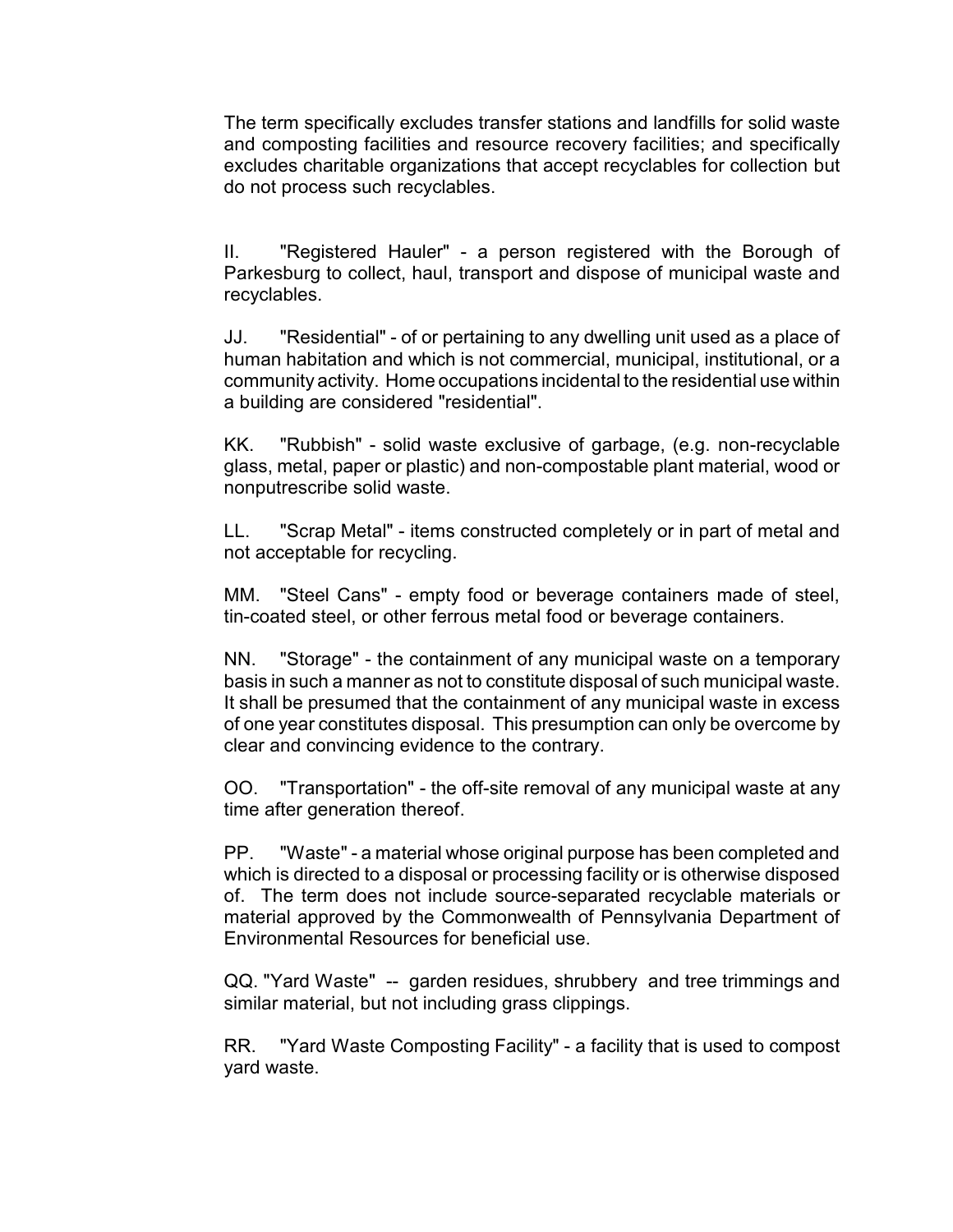#### **4. DUMPING/LITTER**

It shall be unlawful for any person to store, dump, discard, or deposit, or to permit the storage, dumping, discarding, or depositing of, any municipal waste or recyclables upon the surface of the ground or underground within the Borough, except in proper containers for purposes of storage or collection, and except where the waste or recyclables are of such size or shape as not to permit their being placed in such containers. It shall be unlawful for any person to dump or deposit any municipal waste or recyclables in any stream or body of water, or on or near any public or private right-of-way within the Borough.

Every owner of property or occupant thereof responsible for such property's day-to-day operation or maintenance shall pick up and discard in an appropriate receptacle any municipal waste, recyclables, or other debris deposited or accumulated on the sidewalk or gutter in front of or along any street adjacent to such property. All owners or operators of commercial, industrial, institutional and municipal establishments in the Borough shall take all reasonable precautions to prevent the deposition and accumulation of debris on their premises, and in furtherance of that end, shall place appropriate waste containers for municipal waste and recyclables on the sidewalks in front of or adjacent to their premises at a point which will not create a hazard to traffic or pedestrians. Any such receptacles so placed shall be emptied on a regular basis and maintained in a neat and clean appearance.

To the extent that bulky items are being placed for pickup in accordance with the terms of this Ordinance, such items must be put out for pickup for no more than 24 hours in advance of pickup and any greater period of time shall constitute dumping or littering in violation of the terms of this Ordinance.

Nothing contained herein shall prohibit a farmer from carrying out the normal activities of his farming operations, including composting and spreading of manure or other farm-produced agricultural waste, provided such activities are conducted in accordance with all applicable laws, rules and regulations.

#### **5. PREPARATION AND STORAGE OF MUNICIPAL WASTE**

The storage of all municipal waste shall be practiced so as to prevent the attraction, breeding, or harborage of insects or rodents and to prevent conditions which may create potential hazards to the public health or which may create fire and other safety hazards, odors, unsightliness, or public nuisance.

Any person accumulating or storing municipal waste on private or public property in the Borough for any purpose whatsoever shall place the same, or cause the same to be placed, in sanitary closed or covered containers in accordance with the following standards subject to amendment by Resolution of Borough Council:

A. Containers used for the storage of municipal waste shall be of metal, plastic or fiberglass construction; rust and corrosion resistant, equipped with lids and waterproof.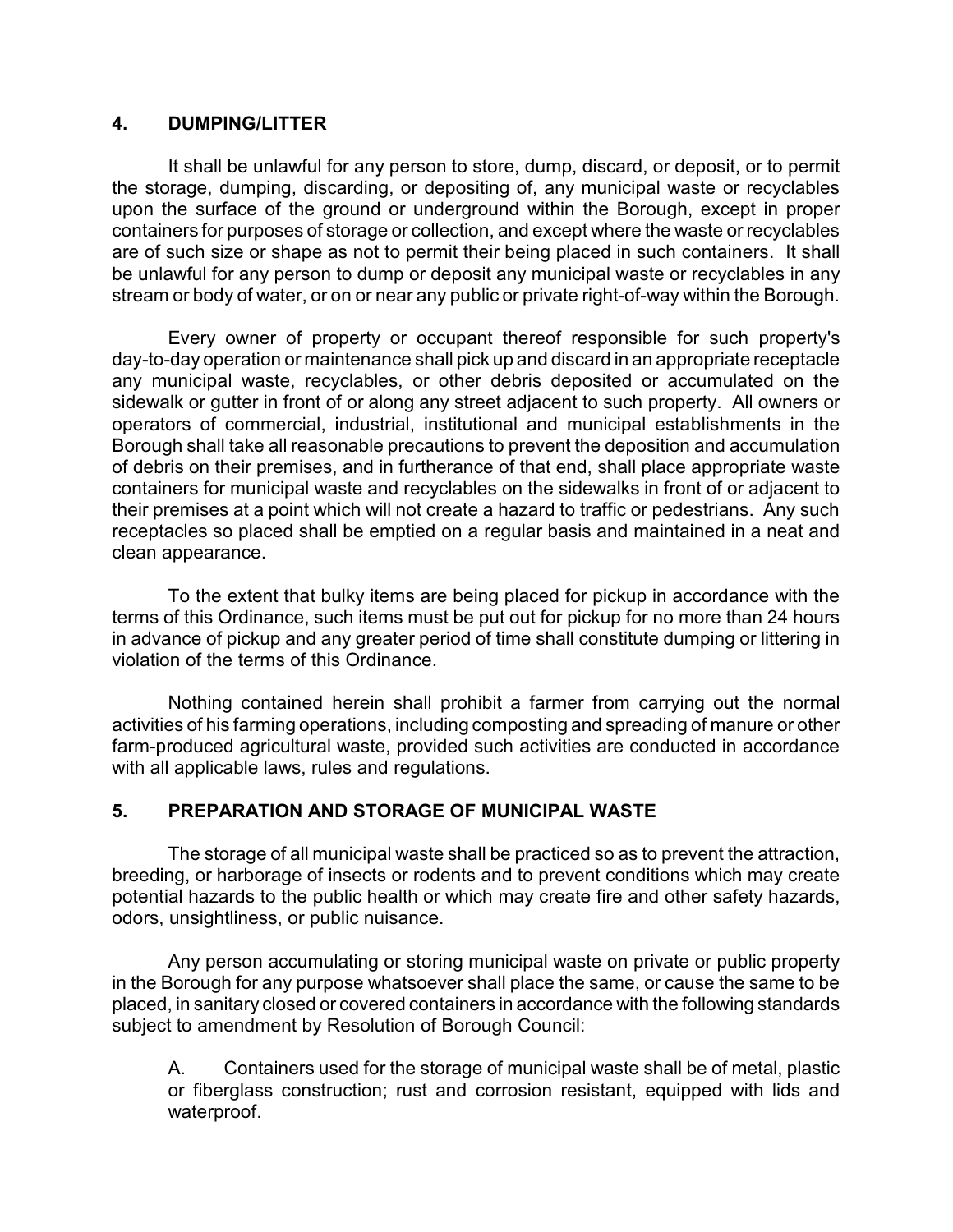B. All garbage shall be drained of excess liquids and wrapped in paper or be placed in plastic bags before being placed in the waste storage containers described above, and all ashes shall be free of any burning material before being deposited for collection. Lids must be closed on the waste storage containers after garbage is placed in the containers. No additional garbage will be collected outside the containers.

C. No person, except the occupant of the property on which a waste container is placed, an authorized registered hauler, and any authorized employees shall remove the lids of the container and/or remove the contents thereof.

D. All hazardous waste, including but not limited to waste of a highly infectious or contagious nature, shall not be stored for ordinary collection, but shall be specially disposed of in accordance with the directions of the Borough or of any State or Federal authority having jurisdiction thereof.

E. Bulk containers shall not be permitted to overflow or to have waste strewn or left about them on the ground. A violation of this provision shall be deemed a violation of this Ordinance by the person on whose property the bulk container is located, if it is located on private property.

# **6. REQUIRED COLLECTION AND REGULATION THEREOF**

All owners of property within the Borough shall provide for the regular preparation for removal of all municipal waste generated at such properties in one of the approved manners set forth herein.

A. Owners of multi-family residential housing (in excess of four (4) units), commercial, institutional or municipal users:

If a person or establishment (being so authorized by the terms hereof) as identified in Section 6.A above, collects and removes their own municipal waste, they shall do so at a minimum every fourteen (14) days or at shorter intervals, in order to prevent odors, vermin or accumulations of refuse or garbage that are unsafe, un-sightly, or potentially harmful to the public health. Any municipal waste so removed shall be disposed of in accordance with the requirements of this Ordinance.

B. Owners or occupants of residential housing (less than four (4) units):

Every owner or occupant of residential property and every other person who, or establishment which, does not collect and remove their own municipal waste (as identified in Section 6.A above), shall use the collection service provided by the Borough for the regular, scheduled curbside collection and removal of municipal waste at least once every seven (7) days. Municipal waste shall be prepared for collection and be collected and removed from such persons' or establishments' property at least once every seven (7) days, except where conditions beyond the control of the registered hauler prevent it from occurring. Containers for collection of Municipal Waste and Recycling shall be placed at the curb or along a street,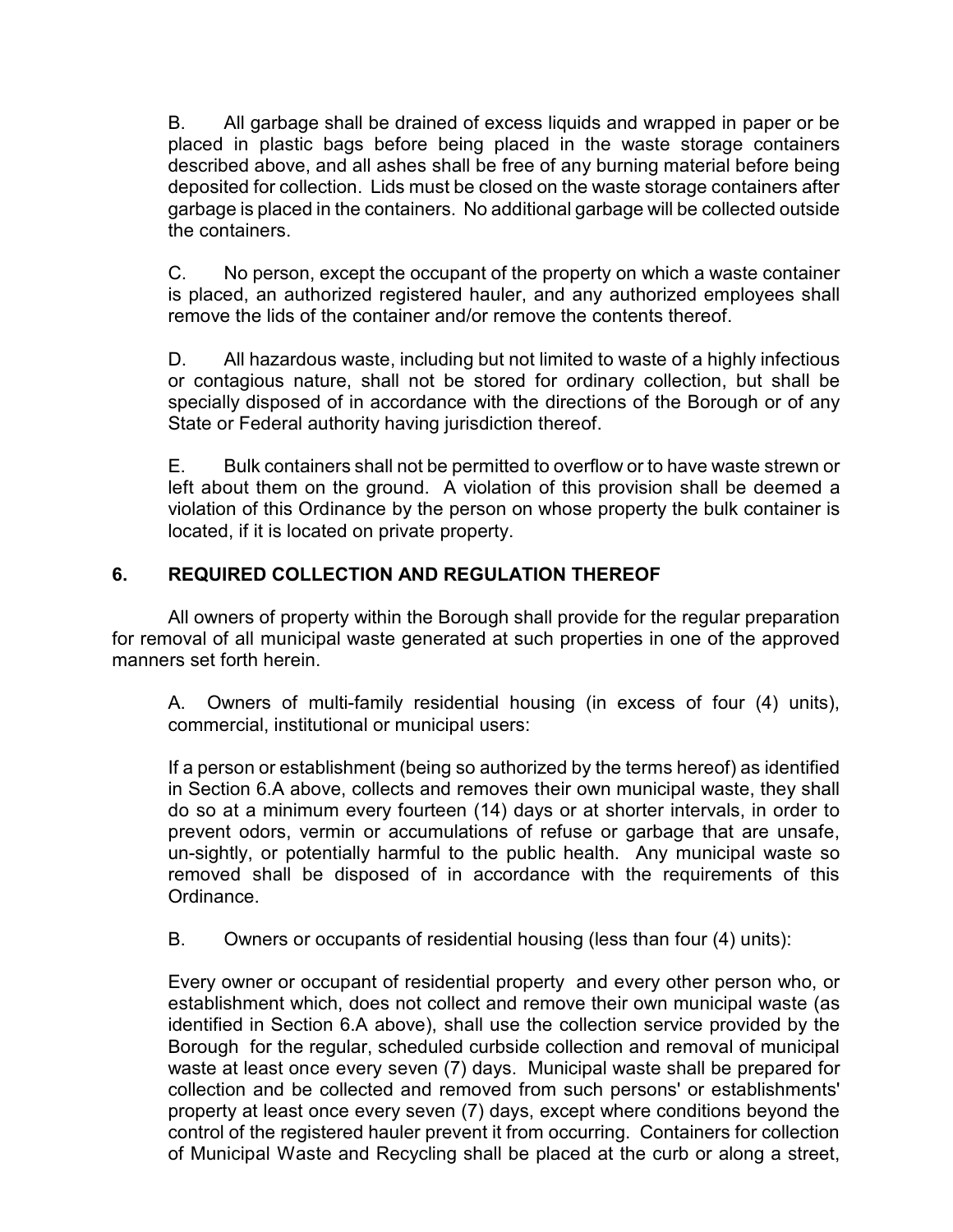alley, or roadway of sufficient width, construction design, and height clearance as to permit all collection vehicles used by the Borough unrestricted access for such collection. Municipal waste for single family residential dwellings will only be collected from closed waste storage containers not exceeding 36 gallons in size. No more than three waste storage containers are allowed to be set out for collection of municipal waste at one time. All waste storage containers/recycling bins may not be placed at the curbside prior to 4 p.m. the night before the day of collection. Empty containers must be retrieved from the curbside within 18 hours of the collection time. The schedule for collection shall be established by Resolution of Borough Council. Empty cans remaining uncollected for more than 18 hours are to be removed by the Borough and disposed of by the Borough.

C. General Conditions:

No person other than a registered hauler shall collect or remove municipal waste from any other person's property. All agreements for collection, transportation, and disposition of municipal waste other than the collection services provided by Borough shall be by private contract between the owner or occupant of the property where the waste is generated and the registered hauler who is to collect such waste and shall require that the registered hauler supply weigh slips from the appropriate disposal authority to the Borough establishing the quantity and type of municipal waste or recyclables disposed of for purposes of the Borough's records.

Nothing contained herein shall be deemed to prohibit any person from hauling municipal waste on an irregular and unscheduled basis to any facility permitted by the Commonwealth of Pennsylvania, Department of Environmental Protection, provided that such hauling shall be in addition to, and not in place of, the regular removal of municipal waste as required by this section and provided that such is not in violation of any county or other municipal law or regulation.

Nothing in this section shall modify the requirements in this Ordinance pertaining to separation and disposal of recyclables. Nothing in this section shall impair the ability of the Borough to provide a system of placement for removal and public collection of leaf waste, or the Borough residents to utilize such system of public collection of leaf waste, notwithstanding anything herein contained to the contrary.

#### **7. TRANSPORTATION OF MUNICIPAL WASTE**

Any person transporting municipal waste within the Borough shall prevent or remedy any spillage and leakage from vehicles or containers used in the transport of such municipal waste.

All persons authorized to collect municipal waste shall do so in vehicles that are provided with either closed, covered containers or which have measures taken to prevent leakage and waste from being blown or falling from the vehicle.

The transfer of waste from one collection vehicle to another may not take place in the Borough except on private property in those areas of the Borough designated for such transfer by the Borough. No such transfer may take place on any public right-of-way, and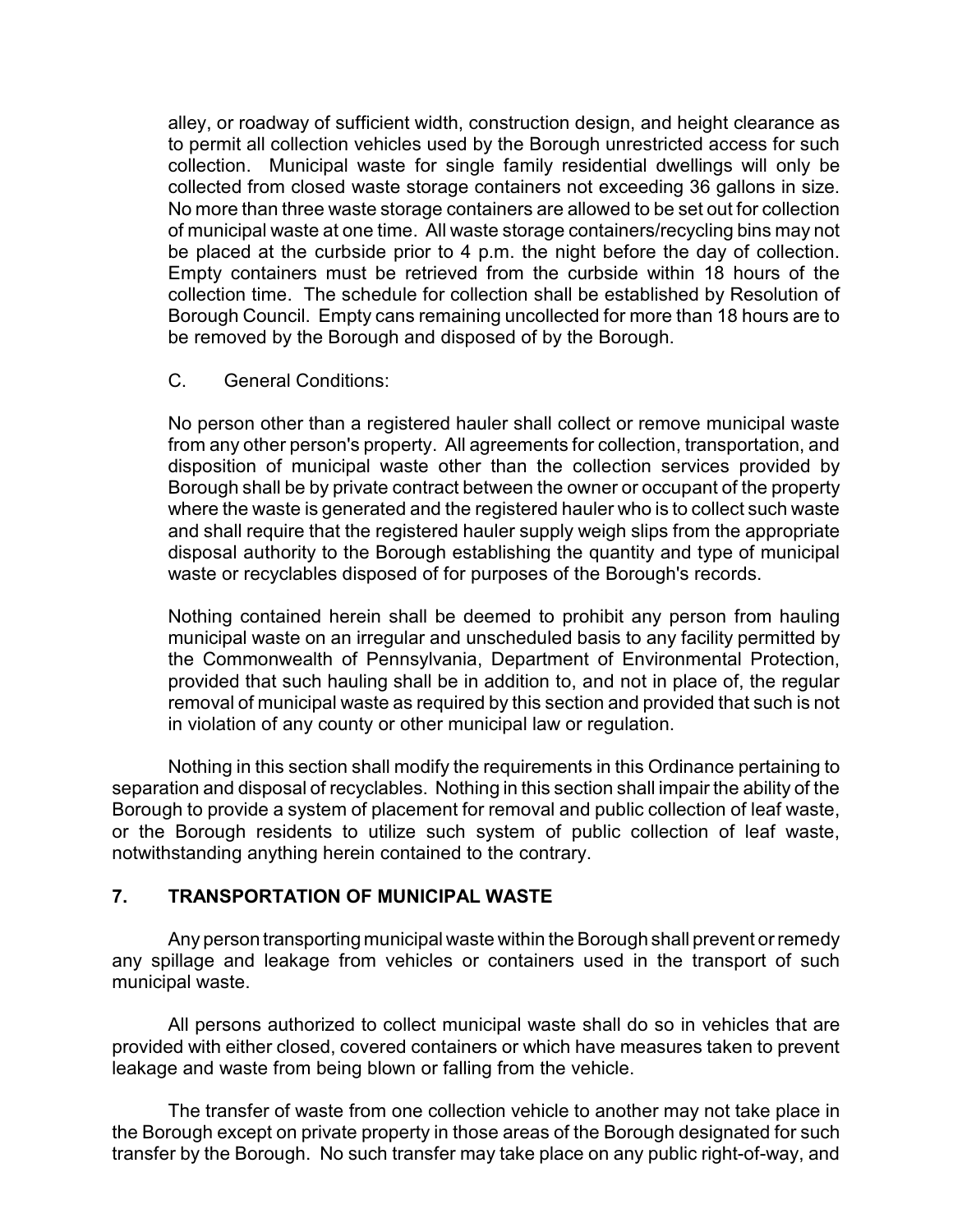no such transfer operation may block traffic, create litter, or in any other manner constitute a nuisance, create a health hazard, or violate any other ordinance of the Borough or provision of statutory law.

#### **8. OPEN BURNING**

No person shall ignite, cause, feed, permit or maintain any open fire for the destruction of solid waste or recyclables designated in this Ordinance on any property under his control except as permitted and regulated by Borough Ordinance No 440, as amended, and the latest edition of the International Fire Code.

# **9. PUBLIC LITTER BASKETS**

The Borough is hereby authorized to provide for collection of municipal waste from Borough property, to provide public litter baskets on sidewalks in the Borough, and to dispose of such waste in either a receptacle of a registered hauler or at designated disposal sites. Such public litter baskets are not to be used for household waste and any use for this purpose is specifically prohibited and subject to penalties for violation of the Ordinance.

# **10. COLLECTORS TO FURNISH NAME AND ADDRESS OF PROPERTY OWNERS**

Upon direction from the Borough, each registered collector shall furnish to the Borough, on a form to be provided therefor, the name and address of all owners of properties being serviced by such collector.

# **11. LEAF WASTE, GRASS CLIPPINGS AND YARD WASTE**

Unless otherwise provided for composting, all persons shall keep leaf waste, grass clippings and yard waste separate from each other and from all other forms of municipal waste and separate from recyclables. Grass clippings should be left on lawn to compost or be placed in home compost bins for decomposition. Leaf waste shall be set out for collection in a manner to be designated by the Borough and shall be transported by the Borough to a leaf composting facility. Yard waste shall also be set out for collection in a manner designated by the Borough . Nothing herein shall require any person to gather leaf waste or grass clippings or prevent any person from utilizing leaf waste for compost, mulch, or other agricultural purposes.

# **PART II - RECYCLING**

# **12. SEPARATION OF RECYCLABLES**

A. Recyclables shall be kept separate from municipal waste, to the extent required by the following provisions:

1. Owners and occupants of all residential properties subject to the provisions of Section 6.B governing the collection of municipal waste shall keep separate the following recyclables: clear glass containers, brown glass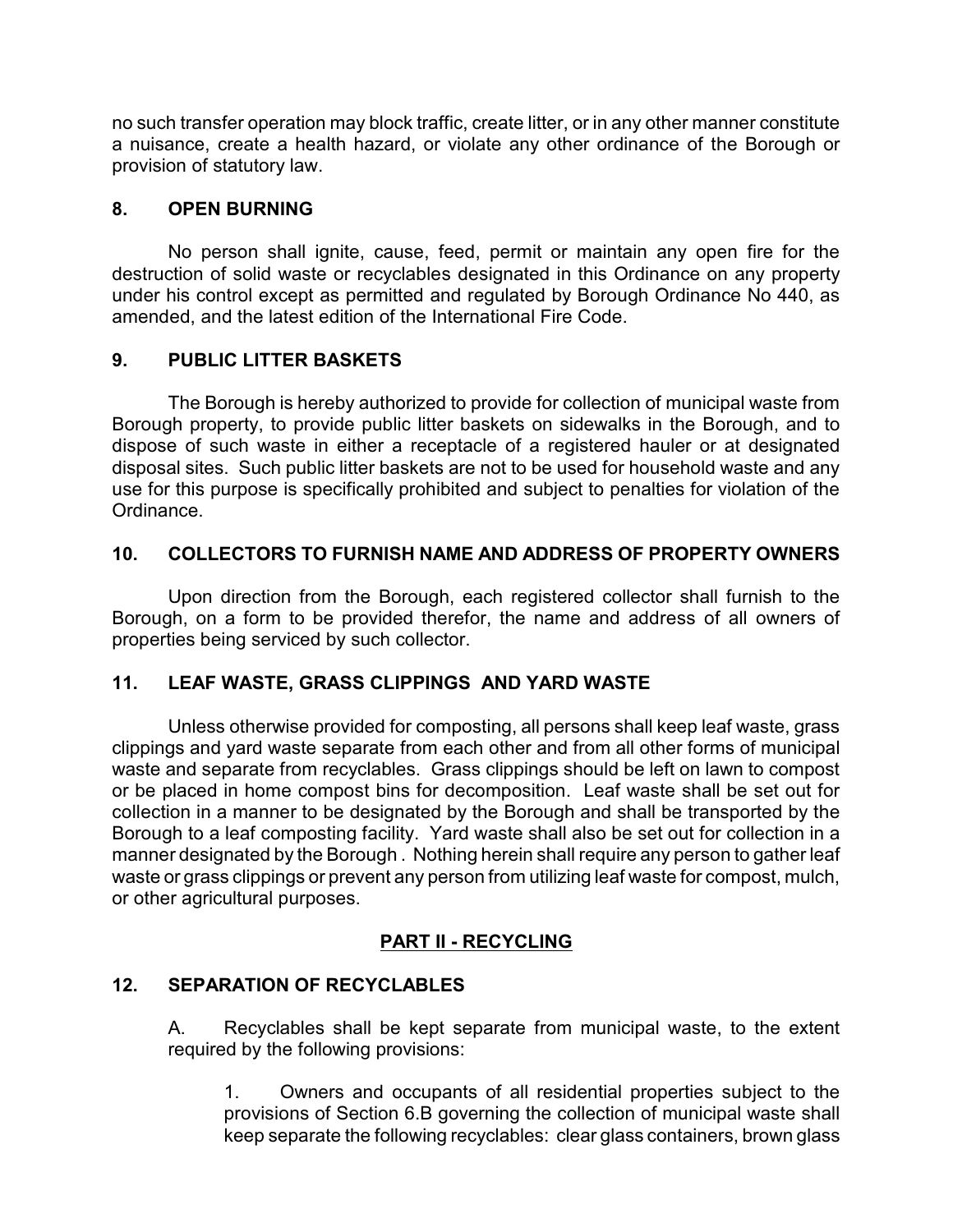containers, green glass containers, plastic containers, aluminum cans, bi-metallic cans, corrugated paper, newspapers yard waste and leaf waste.

2. Owners and occupants of all commercial, municipal and institutional establishments and properties and sponsors or organizers of community activities shall keep separate the following recyclables: clear glass containers, brown glass containers, green glass containers, aluminum cans, bi-metallic cans, plastic containers, corrugated paper, newspapers, high grade office paper, yard waste and leaf waste.

a. Commercial, municipal and institutional establishments shall also provide recycling receptacles for patrons' use, such containers shall be placed in the vicinity of convenient public trash containers. In addition, those recycling receptacles shall be in place prior to occupancy. Recycling receptacles shall be clearly labeled as a recycling container.

3. Additionally the Borough may by Resolution enumerate additional recyclables, which will be required to be separated from municipal waste and collected in accordance with this Ordinance.

B. Corrugated paper shall be placed in easy-to-manage bundles not to exceed fifty (50) pounds and kept dry. Glass containers, plastics, bi-metallic cans and aluminum cans shall be emptied and cleaned. Aluminum cans, bi-metallic cans, plastics, glass containers, cardboard and newspaper may be mixed together and placed in containers for collection.. High-grade office paper shall be placed in boxes not to exceed fifty (50) pounds. Recyclables shall not be placed in the same garbage can or other container as, or otherwise mixed with, municipal waste for collection, removal or disposal. Recyclables shall not be placed in plastic bags or other disposable bags or containers made of polyethylene or other similar base.

C. Recyclables may be set out for collection in a manner different from the requirements in paragraph 12.B (above) if an alternative manner is designated by the Borough.

#### **13. DISPOSAL OR PLACEMENT FOR REMOVABLES - RESIDENTIAL (OTHER THAN MULTI-FAMILY HOUSING PROPERTIES EXCEEDING FOUR (4) UNITS)**

A. For residential properties other than multi-family housing projects exceeding four (4) units, all recyclables which are required to be kept separate pursuant to Section 12.A, above, shall be placed at the appropriate location on the premises to be collected at times designated by the registered hauler. The frequency of such collection shall not be less than once per month for recyclables and for leaf waste.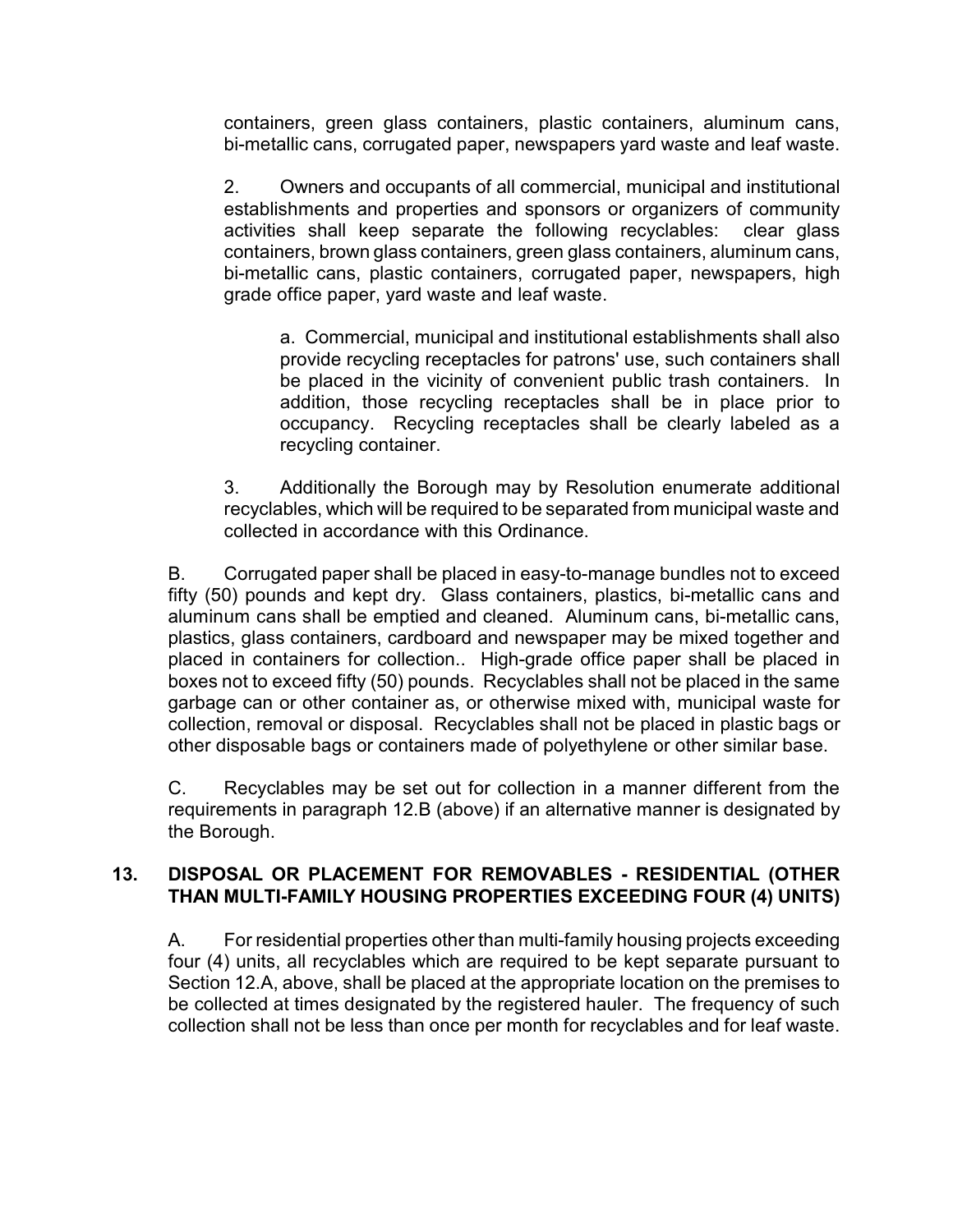#### 14. **DISPOSAL OR PLACEMENT FOR REMOVAL OF RECYCLABLES - MULTI-FAMILY HOUSING PROPERTIES EXCEEDING FOUR (4) UNITS**

A. For multi-family housing properties exceeding four (4) units, all recyclables which are required to be kept separate from municipal waste pursuant to Section 13.A above, shall either be delivered to a recycling center, or shall be picked up by a registered hauler separately from municipal waste, in a prearranged manner.

The landlord of every multi-family housing property shall require, by a clause in the lease or other enforceable rule or regulation, that the tenants in such property comply with the requirements of this Ordinance governing separation and disposal or placement for removal of recyclables in multi-family housing properties. Every such landlord shall set up a convenient and practical collection system in such properties for the collection, storage and regular disposal or placement for removal of recyclables generated by the residents of such properties.

The collection system must include suitable containers for collecting and sorting materials, easily accessible locations for the containers and written instructions to the occupants concerning the use and availability of the collection system.

Owners, landlords and agents of owners or landlords who comply with the aforementioned requirements relative to multi-family housing properties shall not be liable for the noncompliance of occupants of their building.

#### **15. DISPOSALORPLACEMENTFORREMOVALOFRECYCLABLES-COMMERCIAL, MUNICIPAL AND INSTITUTIONAL AND COMMUNITY ACTIVITIES**

All recyclables which are required to be kept separate in commercial, municipal, and institutional establishments and community activities pursuant to Section 12.A, above, shall either be delivered directly to a recycling center, or shall be picked up by a registered hauler separately from municipal waste, in a prearranged manner. Commercial, municipal, and institutional establishments and community activities shall not place recyclables within the public right-of-way for curbside collection, such curbside collection being intended solely for the placement of recyclables generated in residential properties other than multi-family housing properties.

#### **16. RECYCLING REPORTS FOR RESIDENTIAL AND MULTI-FAMILY HOUSING PROPERTIES, COMMERCIAL, MUNICIPAL AND INSTITUTIONAL ESTABLISHMENTS AND COMMUNITY ACTIVITIES**

A. Every residential, commercial, municipal and institutional establishment and community activity sponsor shall complete a form to be designated "Recycling Report", to be provided by the Borough, which shall indicate where the property's recyclables were delivered. Such report shall provide information on the type and amount of each material recycled, along with such other information as may be required by Resolution of the Borough.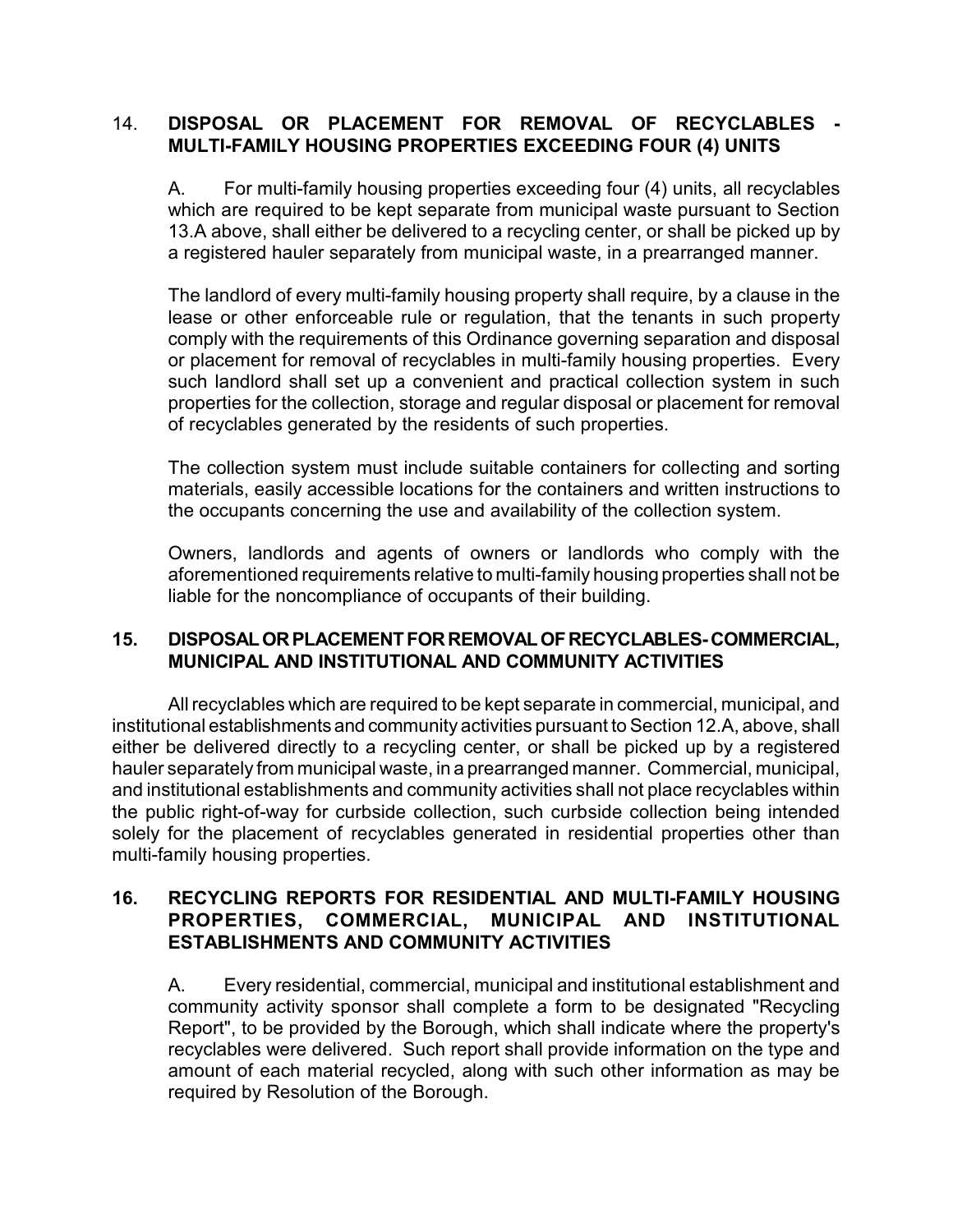B. The "Recycling Report" and all weigh slips obtained from the facility or facilities to which the recyclables were delivered shall be submitted at least annually to the Borough. For purposes of submitting such weigh slips and Recycling Reports annually to the Borough, the Collector who removed the recyclables from the property shall be the agent for any person occupying a residential dwelling unit, any landlord, and any operator of a commercial, municipal and institutional establishment or the sponsor of any community activity and shall be responsible for completing and submitting such to the Borough. In lieu of the "Recycling Report" the Collector who collected the municipal waste and/or recyclables may report to the Borough on the collector's letterhead, include the year the recyclables were collected and be signed by an agent of the Collector's company. There must be separate reporting for commercial and residential establishments. Each such annual report shall be submitted on or before the 15th day of the first month of each of the following calendar year, for the preceding year and further reports may be required depending upon the reporting requirements of the Borough as established by Resolution. The annual recycling report (or semi-annual depending upon the requirements of the Borough) shall contain a list of the establishments in the Borough, including street addresses, for which the Collector collected municipal waste and/or recyclables.

C. The report shall give the total weight in tons of municipal waste and the total weight in tons of each recyclable material collected by the registered collector in Parkesburg Borough. Weight slips for the waste and recyclables included in the report shall be made available to the Borough upon request.

D. Failure to file the required report in a timely manner shall subject the Collector to penalties provided for in this Ordinance.

# **17. COLLECTION BY UNAUTHORIZED PERSON**

From the time of placement for collection of residentially generated recyclable items for collection in accordance with the terms of this Ordinance, the items shall be and become the property of the Borough or its authorized agent. It shall be violation of this Ordinance for any person unauthorized by the Borough to collect or pick up or cause to be collected or picked up any such items. Any and each such collection in violation hereof from one or more locations shall constitute a separate and distinct offense punishable as hereinafter provided.

It shall be unlawful for a person to collect, remove, or dispose of municipal waste which contains recyclables required by that person to be separated.

# **18. PRESUMPTION OF OWNERSHIP OF MUNICIPAL WASTE**

The presence of any articles containing a person's name among municipal waste or recyclables shall create a rebuttable presumption, for purposes of this Ordinance, that said municipal waste or recyclables are the property of the person whose name is found therein. This presumption can only be rebutted by clear and convincing evidence to the contrary.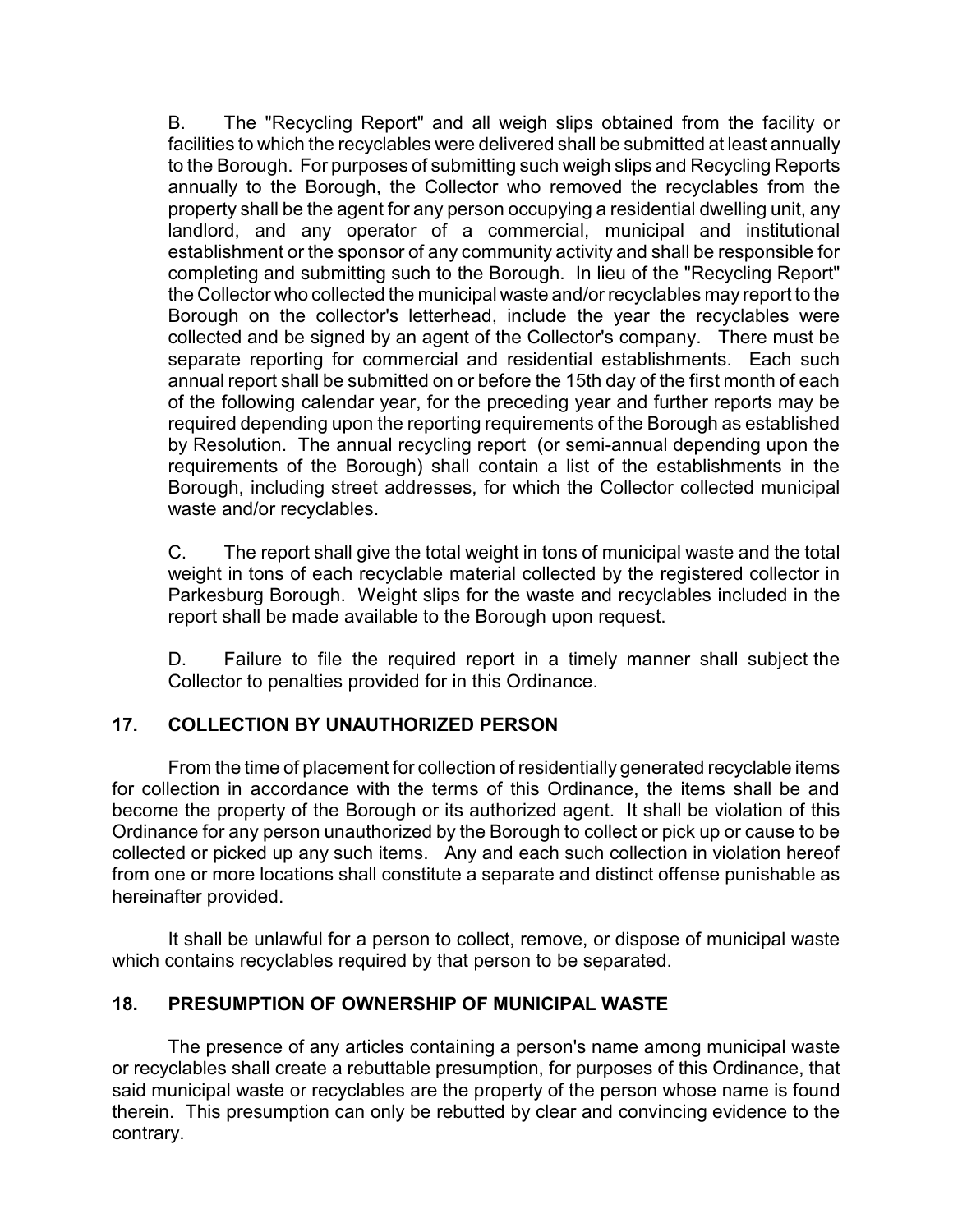#### **PART III - COLLECTOR'S DUTIES**

#### **19. AUTHORIZATION OF COLLECTORS**

It shall be unlawful for any person, other than such persons as are duly authorized by the Borough, to collect and to transport municipal wastes of any nature or recyclables within or from the Borough. Authorization shall be given only as set forth below. Authorization to collect, transport, and dispose of municipal waste or recyclables for persons other than one's self or for whom one is acting as an agent (as defined in this Ordinance) may be given only by the Borough through the issuance of a "Hauler's Registration". A person who collects municipal waste and/or recyclables shall apply for and obtain a Hauler's Registration.

All registered haulers shall have an affirmative duty to follow and conduct themselves in accordance with their current registration, and to service each of their customers in accordance with the requirements of this Ordinance, as well as the Ordinances and Regulations of the Commonwealth of Pennsylvania and County of Chester, including any Ordinance under Act 101 which directs the location of disposal for municipal waste or recyclables, and any failure of which shall be a violation of this Ordinance.

All applications for such registrations or permits shall be evaluated and approved in accordance with the following criteria:

A. Hauler's Registration:

1. Hauler's Registration may be issued only to those persons who can comply with the provisions and intent of this Ordinance.

2. Applicants for Hauler's Registration must furnish the following information on a form to be prescribed and provided therefore by the Borough.

a. The name, address, and telephone number of the hauler making application.

b. The vehicle registration number, state of registration, and the make, model and size of each vehicle to be used for collection and hauling.

c. A list of all of the applicant's current customers in the Borough.

d. A certificate of the applicant's insurance coverage certifyingthe maintenance by the applicant of complete third-party comprehensive and liability insurance covering bodily injury and property damage, the limits of which shall be not less than \$500,000/\$1,000,000 for bodily injury and \$50,000 for property damage. Listing Parkesburg Borough as a certificate holder or additional insured.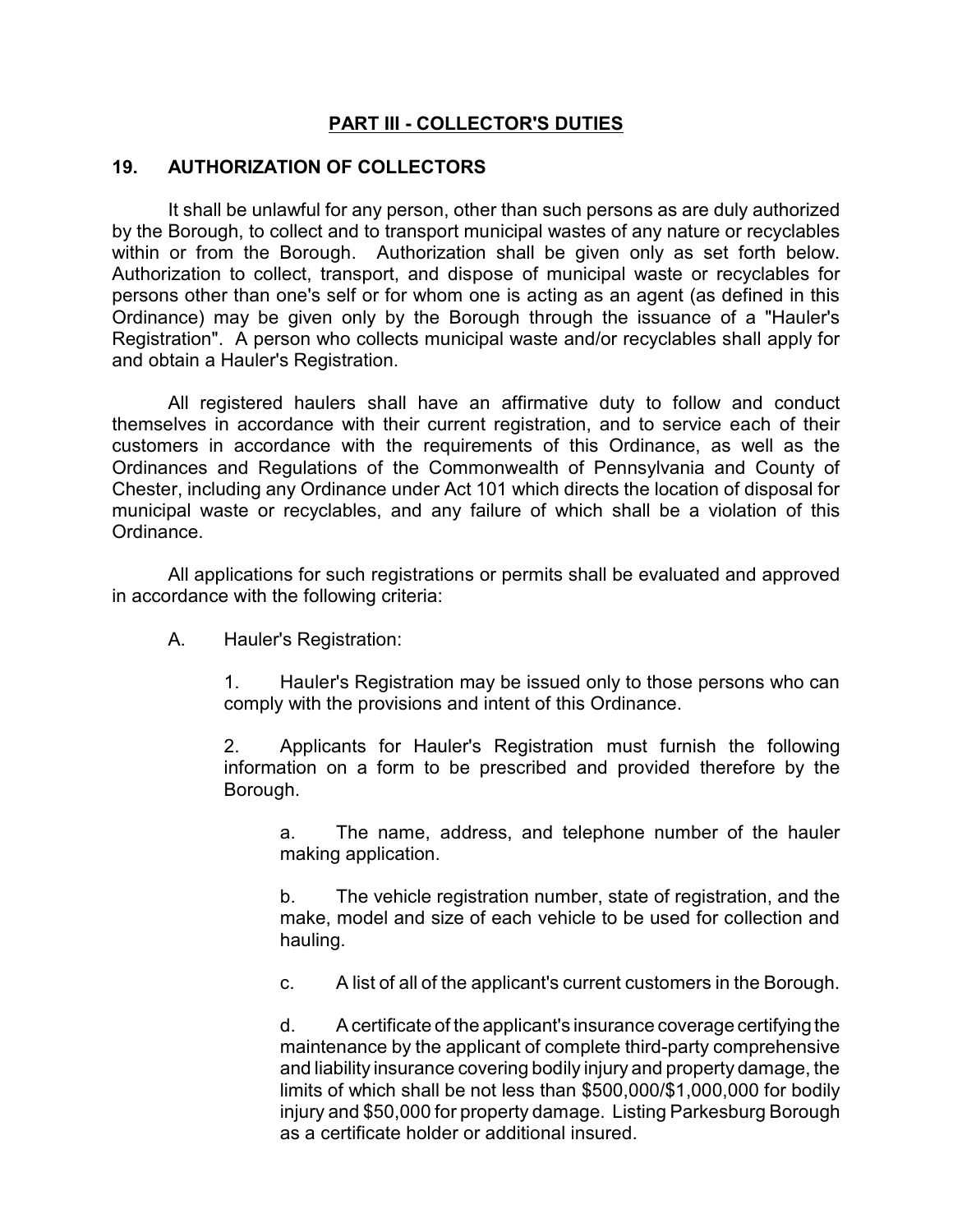e. A certificate of the applicant's Workmen's Compensation Insurance as required by law. Such certificate shall list Parkesburg Borough as a certificate holder or additional insured.

f. Any and all additional information, which the Borough may request and deem necessary prior to the issuance of a registration.

3. Hauler's Registration shall be issued on a calendar year basis, but is subject to the following:

a. The Borough reserves the right to enter into an exclusive contract for municipal waste and recycling services or to initiate the public collection of municipal waste and/or recyclables.

4. Conditions relating to Hauler's Registrations:

a. Number of Vehicles: Persons receiving a Hauler's Registration shall not use more vehicles for the collection and hauling of municipal waste and recyclables within the Borough than the number of vehicles listed on the application and on the registration issued. A registration applies only to the vehicles listed thereon.

b. Signs: The registered hauler shall have placed on the doors or each side of the body of each vehicle the name of the hauler, the telephone number of the hauler's office or headquarters, and the type of waste being transported therein (or, if recyclables are being transported therein, then such to be indicated). The size of such lettering shall be no less than six (6) inches in height and clearly legible. Vehicles shall be so marked within ten (10) days after the commencement of their use in the Borough.

c. The registered hauler shall be responsible for maintaining such vehicle for collection in the Borough in good operating condition to assure that the schedule of collections can be maintained. The vehicles must be kept clean and painted so as to present a favorable appearance. The Borough shall have the right to inspect all vehicles prior to the issuance of a registration and during the period the registration is in effect.

d. The registered hauler shall be responsible for the manner in which his employees perform work pertaining to collection, hauling and disposal of municipal waste and recyclables under the terms of this Ordinance.

e. The registered hauler shall comply with the limitations on hours and frequencies of collection set forth in Sections 6, 15, and 25 of this Ordinance. In addition, registered haulers are limited to the collection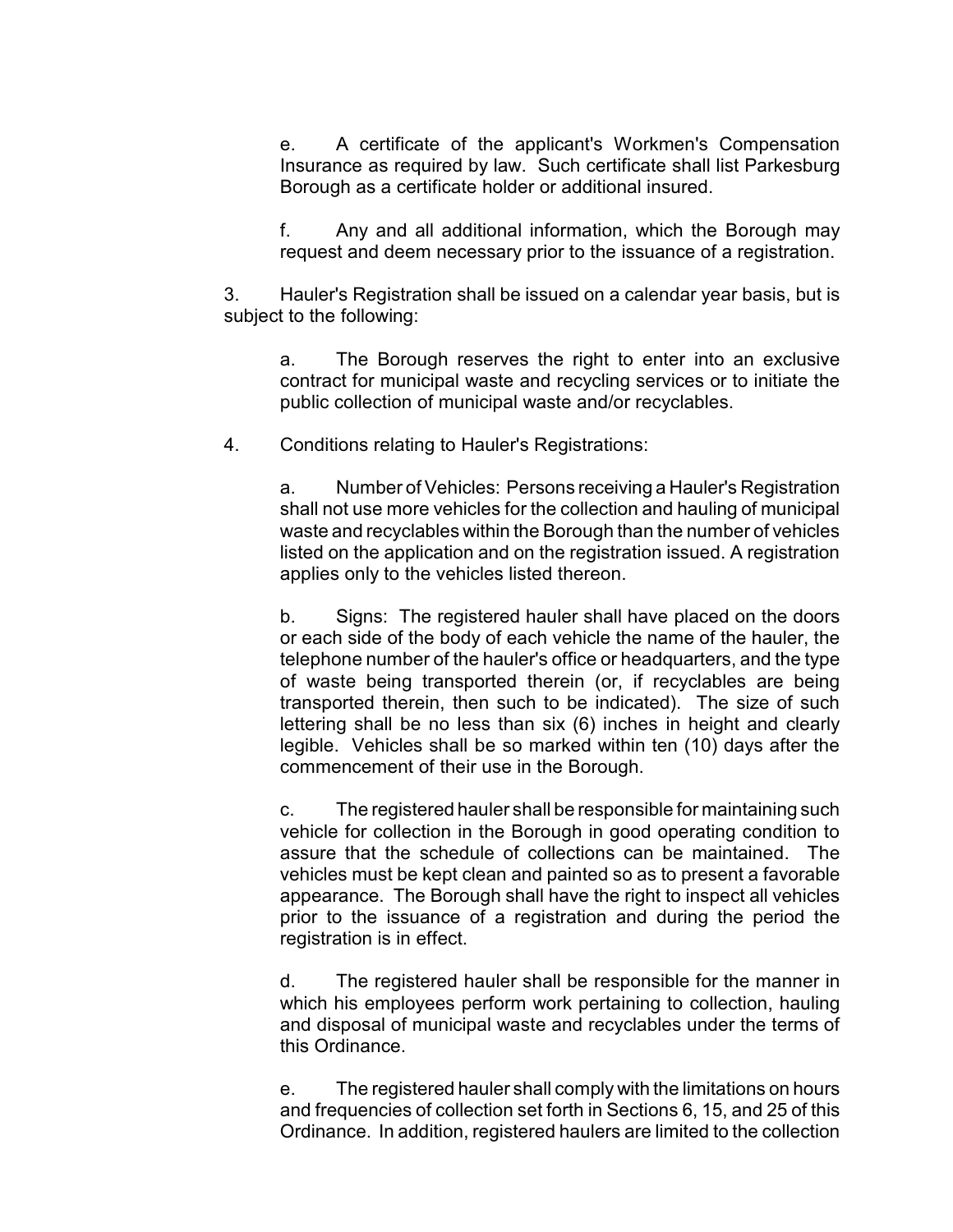of municipal waste or recyclables between the hours of 6 a.m. and 6 p.m.

f. The registered hauler shall pay all costs charged for the use of any disposal facilities, which he utilizes.

g. The registered hauler shall empty bulk containers (such as dumpsters), which have been provided by them to their customers, when such bulk containers become full.

#### **20. REGISTERED HAULERS TO PROVIDE RECYCLABLE REMOVAL SERVICE FOR COMMERCIAL, MUNICIPAL, INSTITUTIONAL ESTABLISHMENTS AND PROPERTIES AND FOR MULTI-FAMILY HOUSING PROPERTIES (EXCEEDING FOUR (4) UNITS)**

Every hauler, as a precondition to being registered to do business within the Borough, shall be required to provide to its commercial, municipal, institutional and multi-family housing property customers the service of removing recyclables from their properties. Any such recyclables so removed by registered haulers shall be kept separate from municipal waste and shall be taken to a recycling center for the purpose of recycling. Registered haulers shall take all of their customers' recyclable materials to a recycling center for the purpose of recycling.

# **21. REGISTERED HAULERS NOT TO ACCEPT UNLAWFULLY DISPOSED-OF RECYCLABLES**

No registered hauler shall accept, pick up, or remove any bag or other container of municipal waste which the hauler knows, or has reason to believe, contains recyclables required to be separated. Upon discovery of such recyclables combined with municipal waste placed at curbside or otherwise placed for pickup, the hauler shall affix a tag or sticker to the container containing the recyclables (which tag or sticker will be provided by the hauler), retain a duplicate for his records, and deliver a triplicate to the designated office of the Borough within 48 hours. When the hauler utilizes a tag or sticker pursuant to this section, he shall fill in the information requested thereon, including the address at which the container is located and the reason which led him to know or believe the container contained recyclables (e.g. he saw newspaper or he heard bottles rattling). The hauler shall leave such container with the tag or sticker placed thereon where he found it.

# **22. UNLAWFUL TO TERMINATE SERVICES OF REGISTERED HAULER FOR COMPLIANCE WITH THIS ORDINANCE**

No person shall terminate the services of a registered hauler because of such hauler's compliance with the requirements set forth in Section 21 above.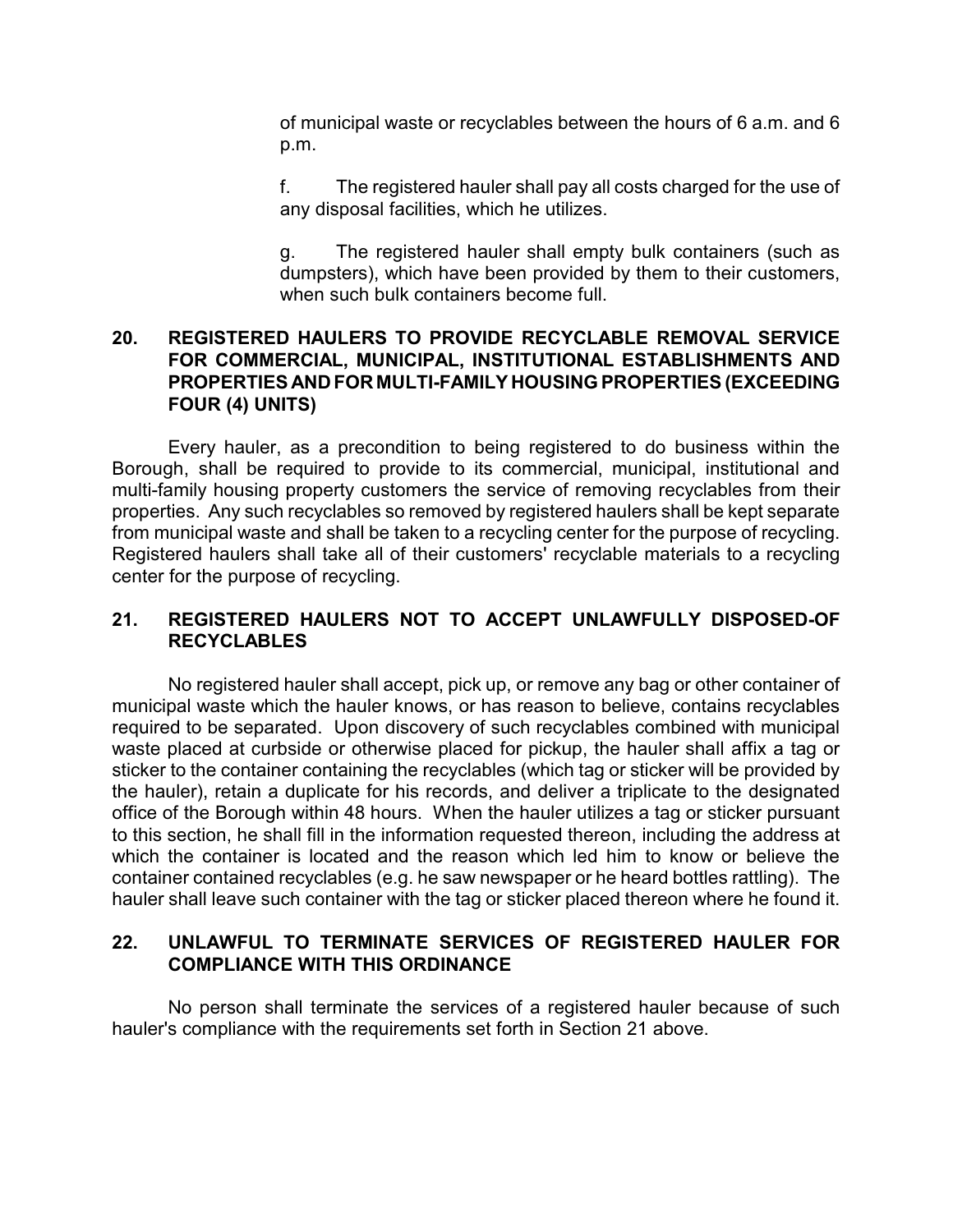#### **23. REGISTERED HAULERS TO PROVIDE BULKY ITEMS REMOVAL SERVICE**

All registered haulers doing business within the Borough shall make available to their customers the service of removal of "bulky items" not less frequently than once per year.

#### **24. COMPLAINTS**

All complaints regarding collection of recyclables or solid waste shall initially be reported to the authorized Collector. Any reasonable complaint shall be given prompt and courteous attention by the authorized Collector. In the case of missed collection, the authorized Collector shall collect from the missed collection site not later than twenty-four (24) hours after the complaint is received. Any complaint which the authorized Collector fails to resolve shall be reported in writing to the Borough.

# **25. COMMUNITY ORIENTATED CHARITABLE ACTIVITIES**

Nothing contained herein shall impair or prohibit any recognized civic, fraternal, charitable or benevolent organization, association or society from undertaking or sponsoring voluntary programs or projects involving the collection of recyclables from the public. Any such collection activity can only occur prior to the recyclable material being placed at curbside or similar location for collection by an authorized Collector. Prior to initiating such activity the organization shall obtain authorization from the Borough.

Nothing herein shall be deemed to prohibit any person from donating or selling any recyclables to individuals or organizations unless or until such recyclables are placed at curbside or similar location for collection by an authorized Collector.

# **PART IV - MISCELLANEOUS PROVISIONS**

# **26. NON-INTERFERENCE WITH EXISTING CONTRACTS**

A. Nothing contained in this Ordinance shall be construed to interfere with or in any way modify the provisions of any existing contracts which are in force in the Borough of Parkesburg on the effective date of this Ordinance.

B. No renewal of any existing contract upon the expiration of the original term thereof and no new contract for the collection, storage, transportation, processing and disposal of recyclables shall be entered into after the effective date of this Ordinance, unless such renewal or such contract shall conform to the requirements of this Ordinance.

# **27. FEES CHARGED BY BOROUGH FOR TRASH PICKUP**

A. The Borough Council shall by Resolution set fees for trash pickup undertaken by the Borough pursuant to the terms hereof which currently are established as \$70.00 per quarter per residential unit or other unit subject to a 25% late fee or penalty if not paid within the month of billing.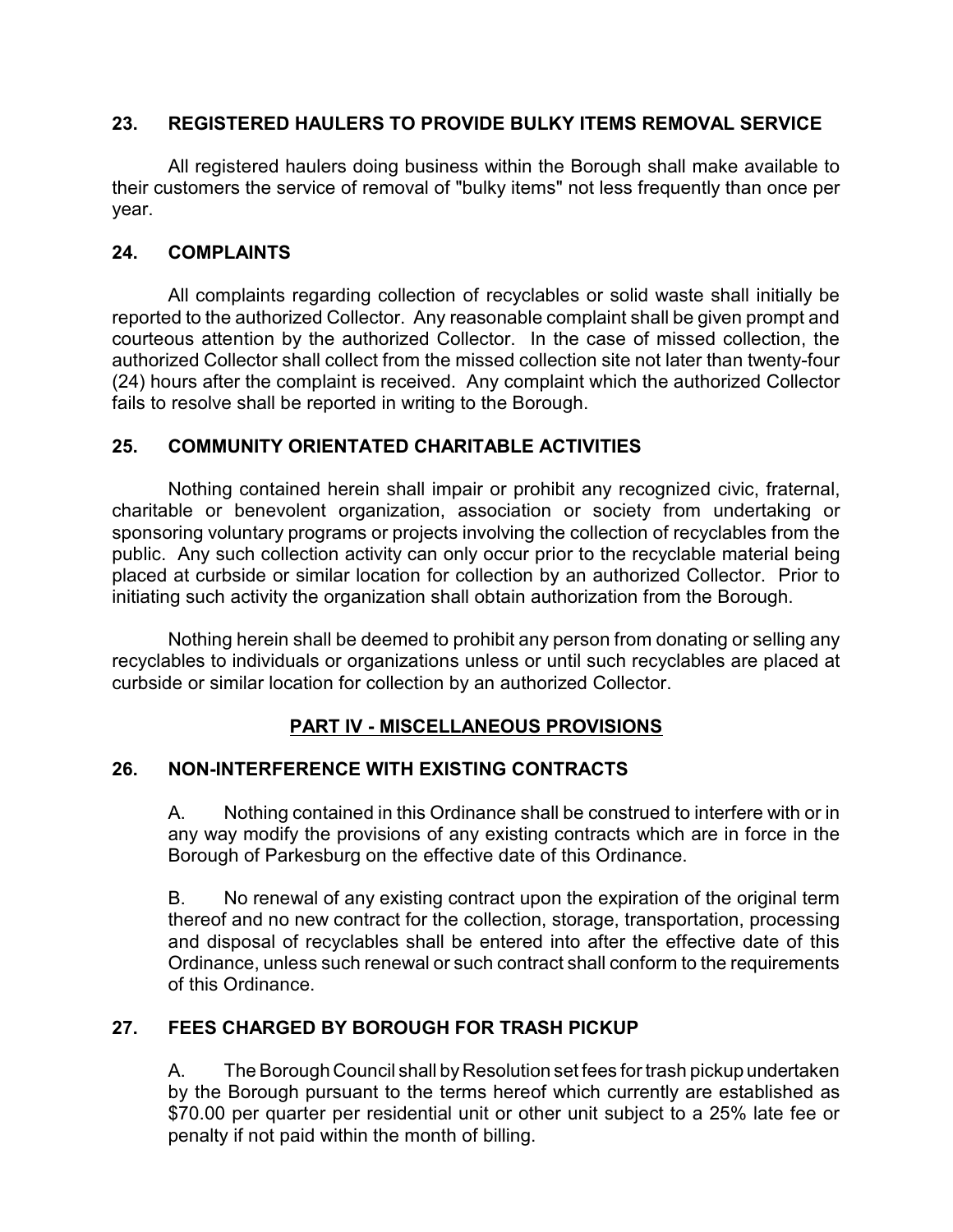B. The Borough Council shall by Resolution set fees for bulk trash pickup undertaken by the Borough. Pursuant to the terms hereto which are currently established as \$10.00 per item capable of being picked up by one employee, \$25.00 per item requiring two employees to pick it up, (such as a couch, large chair or the like) and a \$40.00 dollar fee for any bulk trash item containing refrigerant.

C. Scrap Metal items will fall under bulk item rates.

D. Dumpsters placed on the street for bulk pickup are subject to fees more specifically set forth in the Borough's Parking Ordinance, Ordinance 378, (Regulation 3) currently in effect, and as may be amended by appropriate Ordinance and/or Resolution.

# **28. REGISTERED HAULERS TO PAY ANNUAL INSPECTION FEE**

Any Registered Hauler regulated by this Ordinance shall be required to pay an annual fee to the Borough to cover the costs of inspecting the safety, cleanliness of its equipment and review of and inspection of such Registered Hauler's operational compliance with the requirements of this Ordinance in an amount initially established to be \$75.00 per year, and which is thereafter to be amended and set by Resolution of Borough Council.

#### **29. PROPERTIES WITH UNSAFE ACCESS SUBJECT TO REQUIRED PRIVATE HAULER SERVICE BY RESOLUTION OF BOROUGH COUNCIL**

In the event it shall be established to the satisfaction of the Borough Council, in Borough Council's exercise of its discretion, that trash pickup and recycling pickup are unsafe at a particular location (taking into consideration such factors as, but not limited to, an inadequate clearance for the trash truck, inadequate road width, inadequate room to negotiate (including turn-around if necessary), lack of proper road maintenance, lack of snow plowing, etc., (conditions often present in circumstances of undedicated private roads, streets or alleys)), then, the Borough Council may by appropriate resolution determine that property owners in such location shall, upon notice by the Borough Council, be required to establish private hauler service for such location until identified conditions are addressed to remove the basis for discontinuing such service.

# **30. VIOLATION AND PENALTY**

A. No person shall violate any portion of this Ordinance.

B. Prosecution under this Ordinance shall be instituted by any Borough official, and shall be filed in the name of the Borough of Parkesburg, Chester County, Pennsylvania.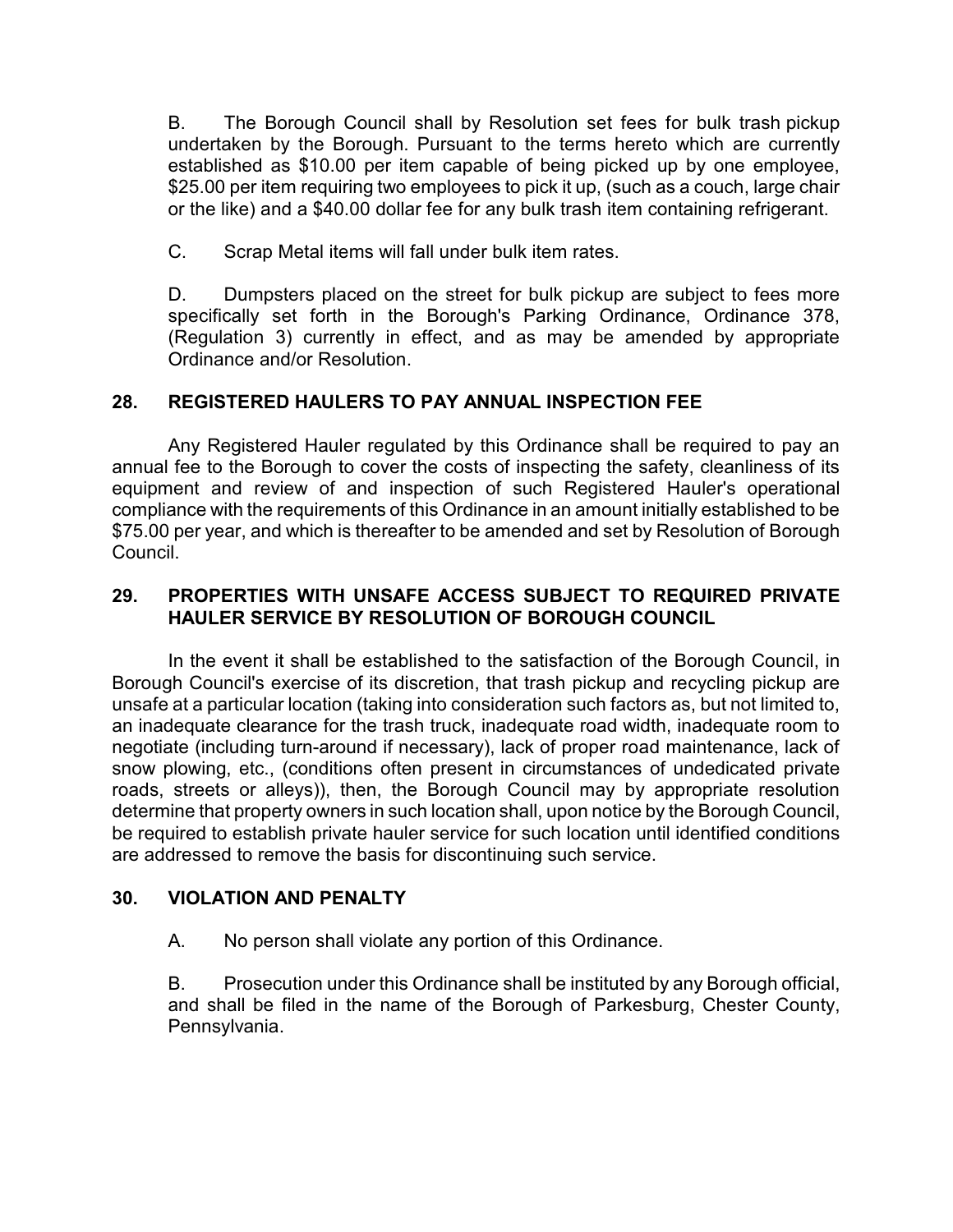C. Enforcement shall be by an action brought before a Magisterial District Judge in the same manner as provided for the enforcement of summary offenses under the Pennsylvania Rules of Criminal Procedure. The Borough Solicitor may assume charge of the prosecution without the consent of the District Attorney as required under Pa.R.Crim.P. No. 454(c) (relating to trial in summary cases).

D. Any person violating any of the provisions of this Ordinance shall, upon summary conviction thereof by any Magisterial District Judge, be sentenced to pay a fine of up to \$500.00. Each day that a violation exists shall constitute a separate offense. In default in the payment of any fine imposed hereunder, the defendant shall be sentenced to jail for a period not exceeding thirty (30) days.

E. All fines and penalties collected for any violation of this Ordinance shall be paid to the Borough Treasurer.

F. In addition to or in lieu of an enforcement action before a Magisterial District Judge, the Borough may enforce this ordinance in equity. In the event an abatement notice has been issued, which is being violated, or in any other appropriate circumstance, any Borough official is hereby authorized on behalf of the Borough to institute an action in equity for an injunction to enforce compliance herewith and/or to restrain continuous violations of this Ordinance.

G. For purposes of this section, the doing of any act or thing prohibited by any provision of this Ordinance, or the failure to do any act or thing as to which any provision of this Ordinance created an affirmative duty, shall constitute a violation of the Ordinance, punishable as herein stated.

# **31. SEVERABILITY**

The provisions of this Ordinance are severable, and if any section, clause, sentence, part or provision hereof shall be held illegal, invalid or unconstitutional by any court of competent jurisdiction, such decision of the court shall not affect or impair any of the remaining sections, clauses, sentences, parts or provisions of this Ordinance. It is hereby declared to be the intent of the Board that this Ordinance would have been adopted if such illegal, invalid, or unconstitutional section, clause, sentence, part or provision had not been included herein.

# **32. ORDINANCE NUMBERS 333, 361, 369, 373, 374 377 AND 381 REPEALED**

The prior Ordinances No. 333, 361, 369, 373, 374 and 381 all enacted by the Borough and any prior Ordinances as referenced therein addressing the issue of trash, as well as Ordinance 377 (addressing Recycling) are repealed and replaced by the terms of this Ordinance.